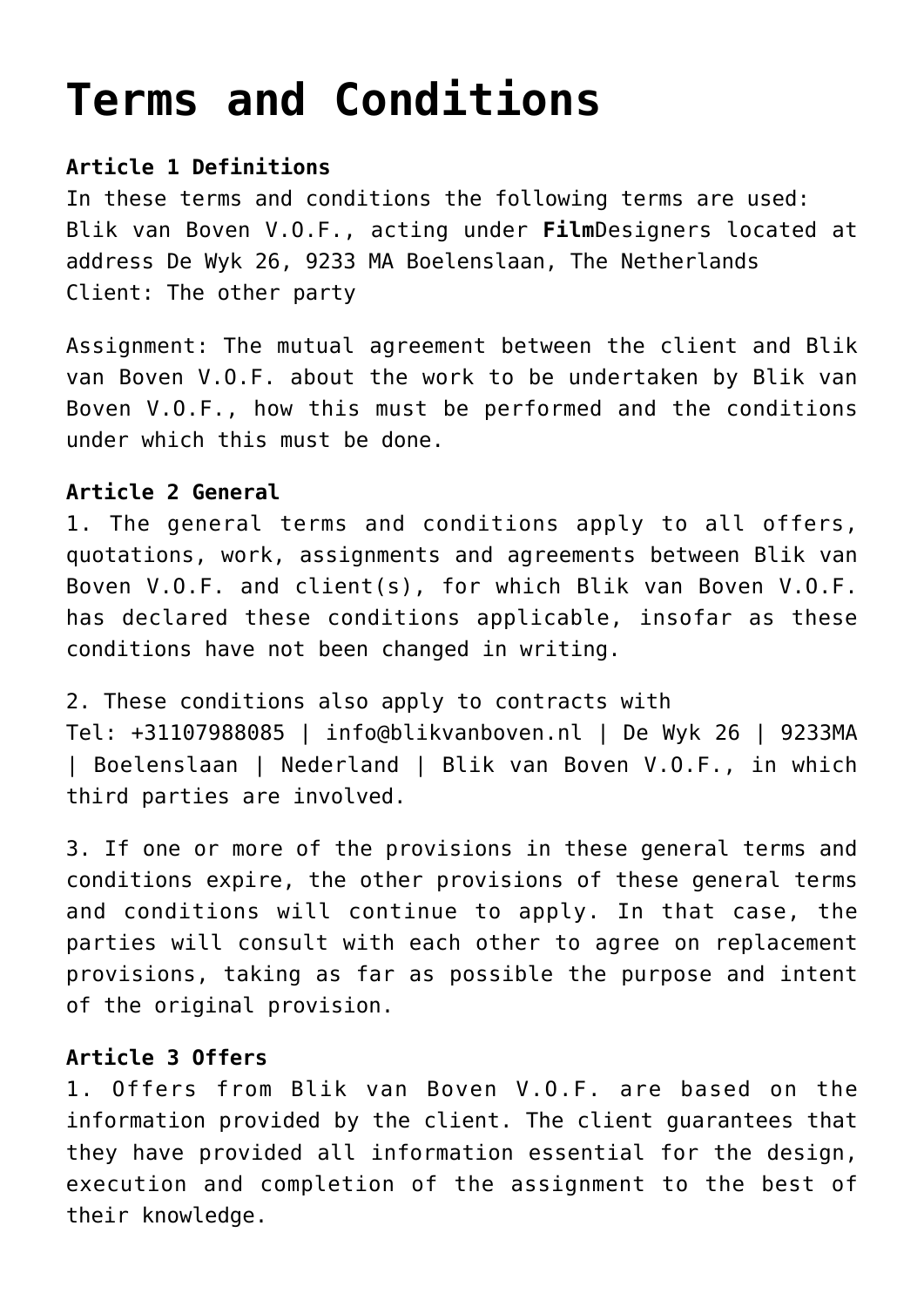2. Blik van Boven V.O.F. is only bound to the quotations if their acceptance is confirmed in writing by both parties within thirty (30) days, unless stated otherwise.

3. The prices in the quotations are in euros unless otherwise indicated and excluding VAT. Other government levies and other costs incurred for the assignment, such as shipping and handling costs, are included.

4. If the acceptance changes (on secondary points) from the offer included in the quotation, the assignment will not be affected in accordance with this changed acceptance, unless Blik van Boven V.O.F. indicates otherwise in writing.

5. A composite quotation obliges Blik van Boven V.O.F. not to perform a part of the assignment against a corresponding part of the stated price.

6. Offers and agreed changes to the conditions do not automatically apply to future assignments.

## **Article 4 Provision of Information and cooperation**

1. The client provides Blik van Boven V.O.F. in a timely manner (at least 5 working days prior to execution) all documents, information and contacts that are necessary for the proper execution of the assignment. If the client has not complied with this, Blik van Boven V.O.F. retains the right to suspend the execution of the project or to dissolve the contract.

**Article 5 Performance of the contract and third parties** 1. For accepted assignments, Blik van Boven V.O.F. has an

obligation to undertake the assignment.

2. Blik van Boven V.O.F. performs the work within the framework of the assignment, to the best of its knowledge, expertise and ability.

3. Blik van Boven V.O.F. has the right to carry out everything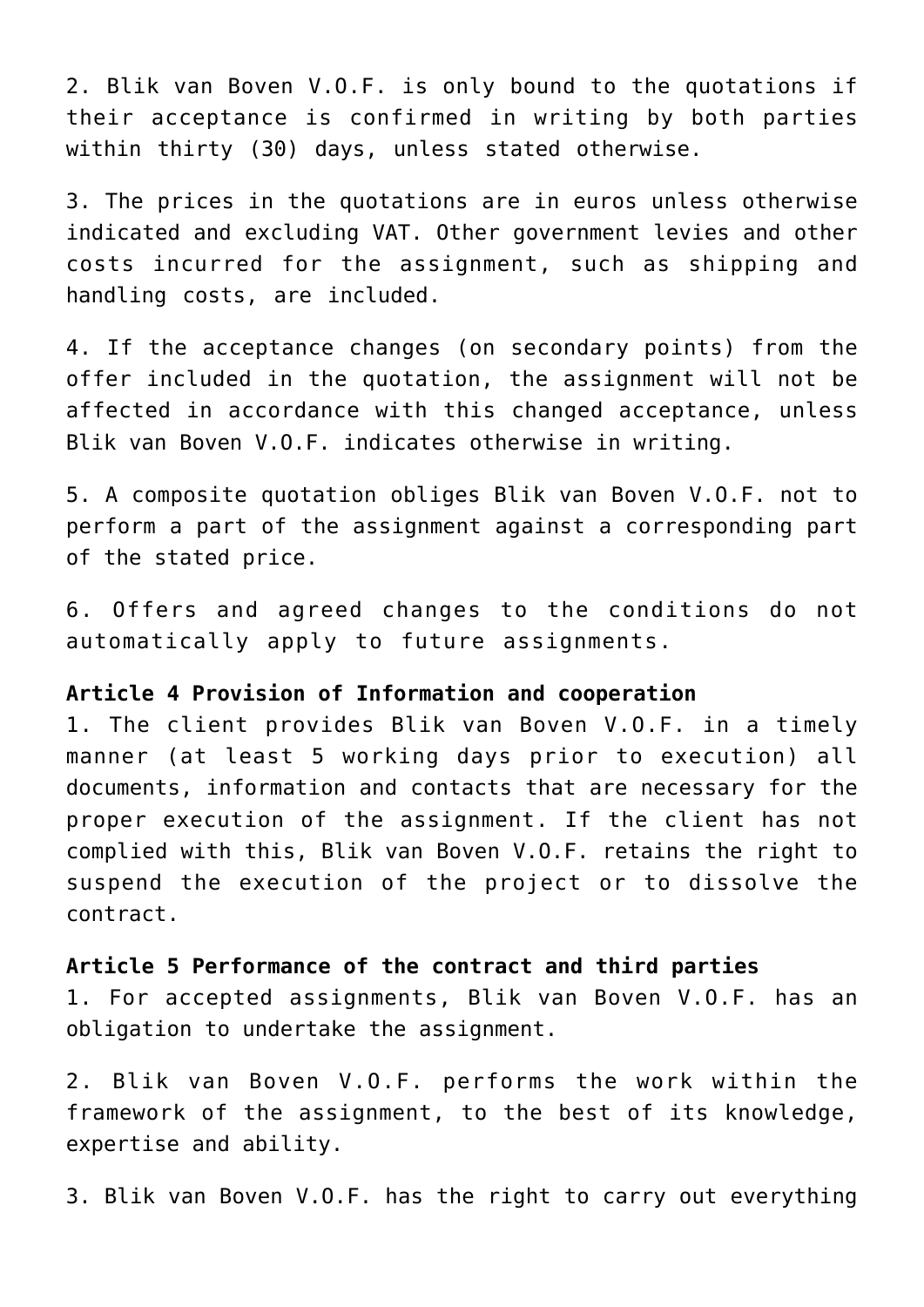according to its own technical and creative insight that which has not been explicitly described in the assignment agreement.

4. Insofar as proper execution of the assignment is required, Blik van Boven V.O.F. retains the right to allow (part of) the work to be carried out by third parties and will do its utmost to achieve the agreed obligations and quality.

5. Blik van Boven V.O.F. accepts no liability for the work performed by third parties, insofar as they have entered into an agreement with the client themselves.

6. Blik van Boven V.O.F. is not liable for damage that has arisen due to incorrect and / or incomplete information provided by the client, unless the incorrectness or incompleteness of the data is known to them.

7. If Blik van Boven V.O.F. or third parties who are brought in by Blik van Boven V.O.F. perform assigned activities at the location of the client or a location designated by the client, the client will provide free of charge the reasonable facilities desired by those employees.

8. If, due to weather conditions, the execution of the work carried out by Blik van Boven V.O.F. cannot be carried out, any consequential costs will be charged to the client. If the project is in such a location that it cannot be demobilized, then Blik van Boven V.O.F. will charge the client a stand-by rate to be agreed for the period of bad weather conditions and / or the cessation of the inspection.

9. Blik van Boven V.O.F. reserves the right to use other equipment, as described in the offer, with an equivalent or better specification.

10. The employees of Blik van Boven V.O.F. work according to the guidelines of the ARBO legislation (according to the Dutch ARBO law), in order to ensure the safety of the employee during the work. In places where, in the opinion of the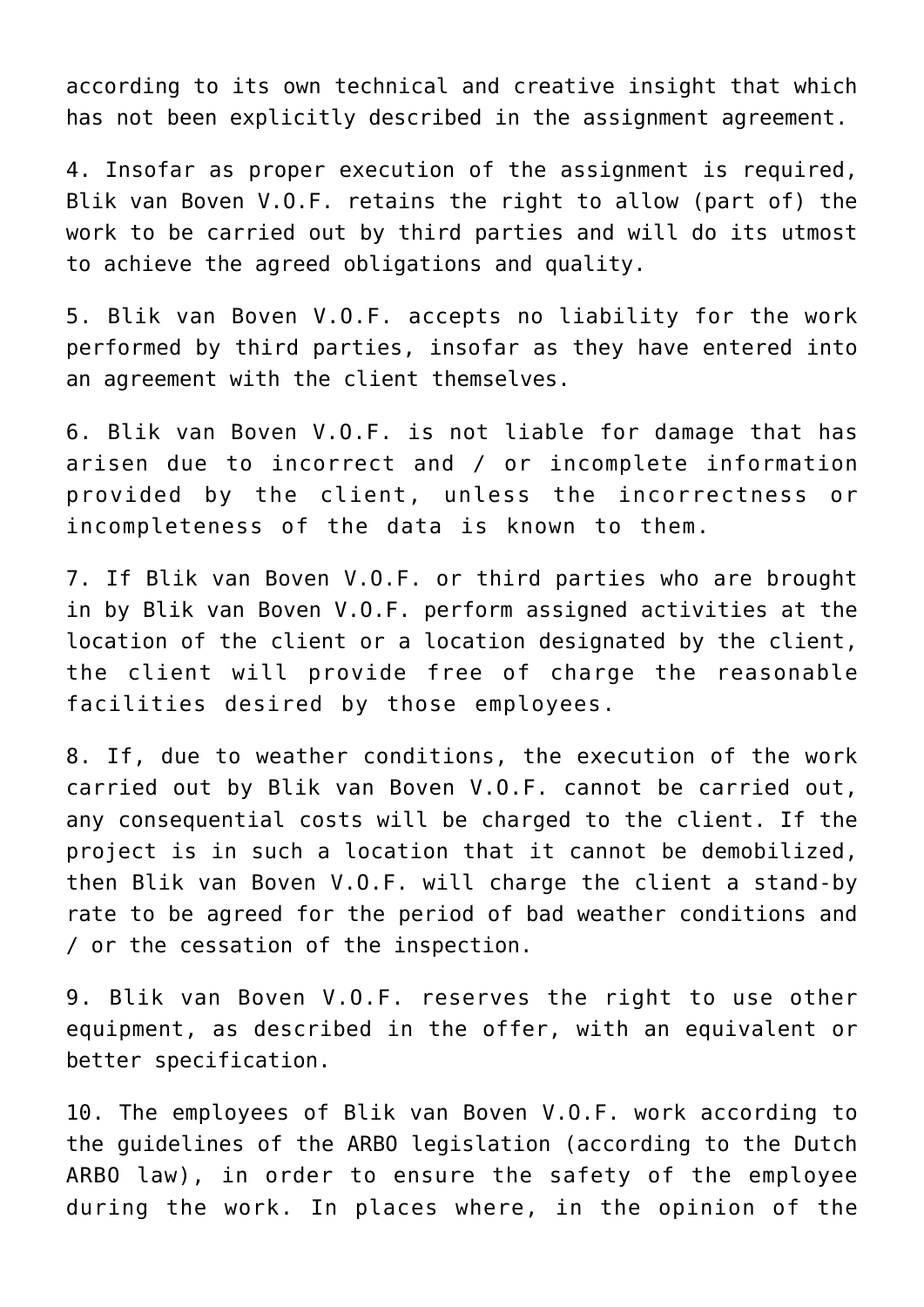employees of Blik van Boven V.O.F. work cannot be carried out safely, no inspection will be undertaken.

11. Blik van Boven V.O.F. does not guarantee that the location can be filmed or photographed, without hindrance, due to possible obstacles when filming or photographing objects or terrain from the air (due to: permits, not freely accessible surfaces, objects, plantings, trees, structures, extreme weather conditions, limited visibility, other air traffic, etc.)

12. Blik van Boven V.O.F. gives no guarantees about the satellite reception for the positioning of the cameras.

13. The interpretation of measurements by machines and / or manual techniques is made by Blik van Boven V.O.F. to the best of our knowledge and ability.

14. Blik van Boven V.O.F. does not guarantee the correctness of the interpretation of measurement results.

### **Article 6 Modification of the contract, multi-work**

1. When the client makes interim changes to the execution of the assignment, Blik van Boven V.O.F. applies the necessary adjustments on behalf of the client. If this leads to additional work, they will charge this as an additional assignment to the client.

#### **Article 7 contract time; execution term**

1. The parties enter the contract for an indefinite period of time, unless otherwise agreed in writing.

2. If no delivery time has been agreed, Blik van Boven V.O.F. will establish a reasonable delivery time.

#### **Article 8 payment terms**

1. Payment must take place within fourteen (14) days after the invoice date, unless otherwise agreed in writing.

2. The client will check the invoice of Blik van Boven V.O.F.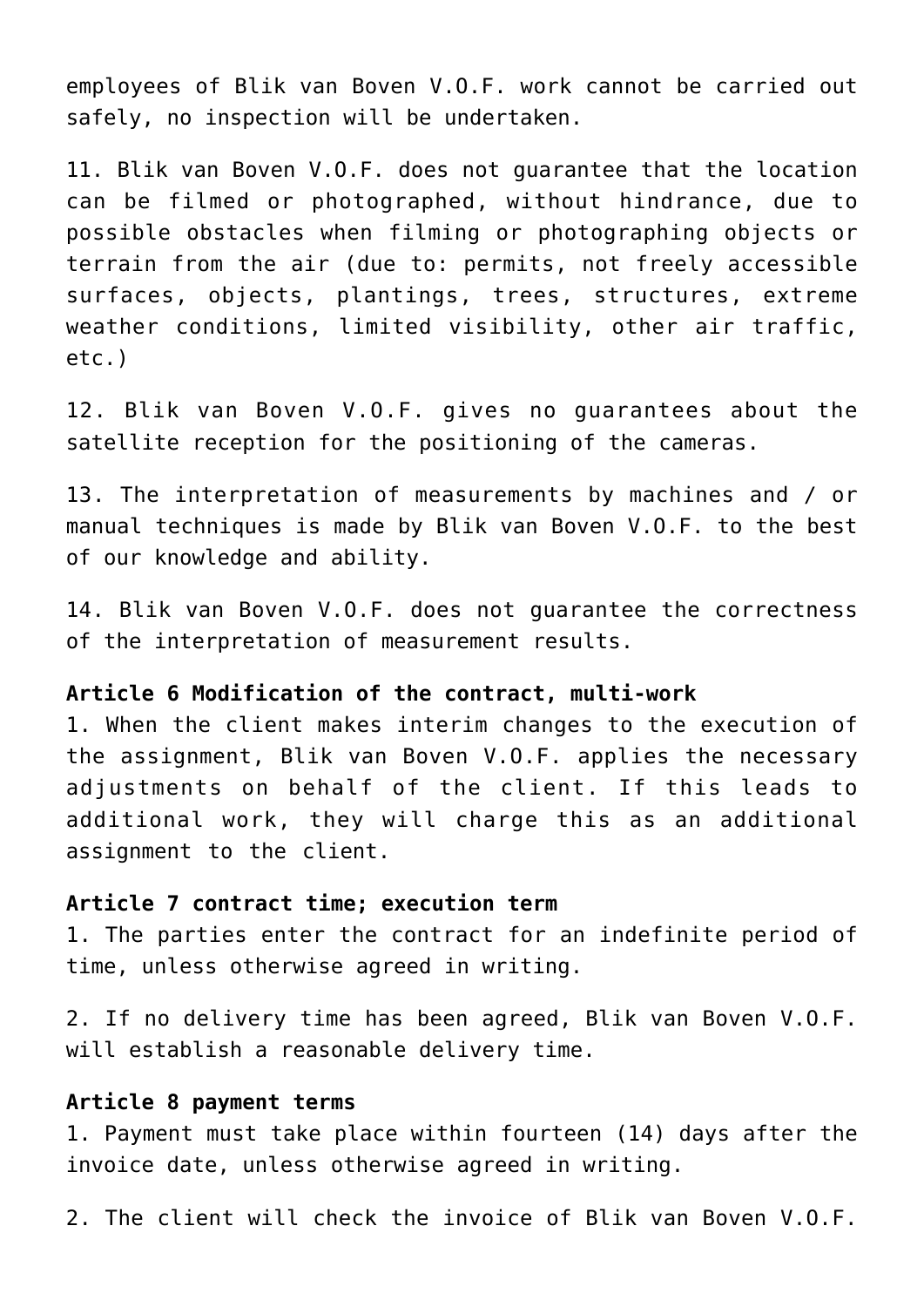for inaccuracies. If the client does not reject the invoice in writing within three (3) working days after the invoice date, stating relevant reasons why the invoice has been returned to Blik van Boven V.O.F., the relevant invoice will have to be considered binding between the parties and any right of the client to claim will lapse.

3. After the expiry date, the client is legally in default and Blik van Boven V.O.F. retains the right to charge statutory interest. The costs of a reminder and summons are  $\epsilon$  100.00 each time and are at the expense of the client. The costs of extrajudicial collection will be recovered from the client.

4. In the event of non-fulfillment of the obligations by the client, all costs incurred in order to claim for the client, are both judicial and extrajudicial.

## **Article 9 (intelectual) property and copyrights**

1. All goods delivered by Blik van Boven V.O.F., such as photographs, designs, sketches, drawings, films, software and (electronic) files, remain the property of Blik van Boven V.O.F. unless otherwise agreed in writing. If otherwise agreed in writing, this remains the property of Blik van Boven V.O.F. until the client has fulfilled all their obligations.

2. The copyright on photos and / or videos remains with Blik van Boven V.O.F..

3. Blik van Boven V.O.F. reserves the rights and powers that belong to them under the Copyright Act and other intellectual laws and regulations.

#### **Article 10 complaints**

1. Complaints about the work carried out must be reported in writing to Blik van Boven V.O.F., within two weeks after the invoice date and at the latest within three weeks after completion of the relevant work. The notice of default must be as detailed in its description as possible of the shortcoming, so that Blik van Boven V.O.F. can respond adequately.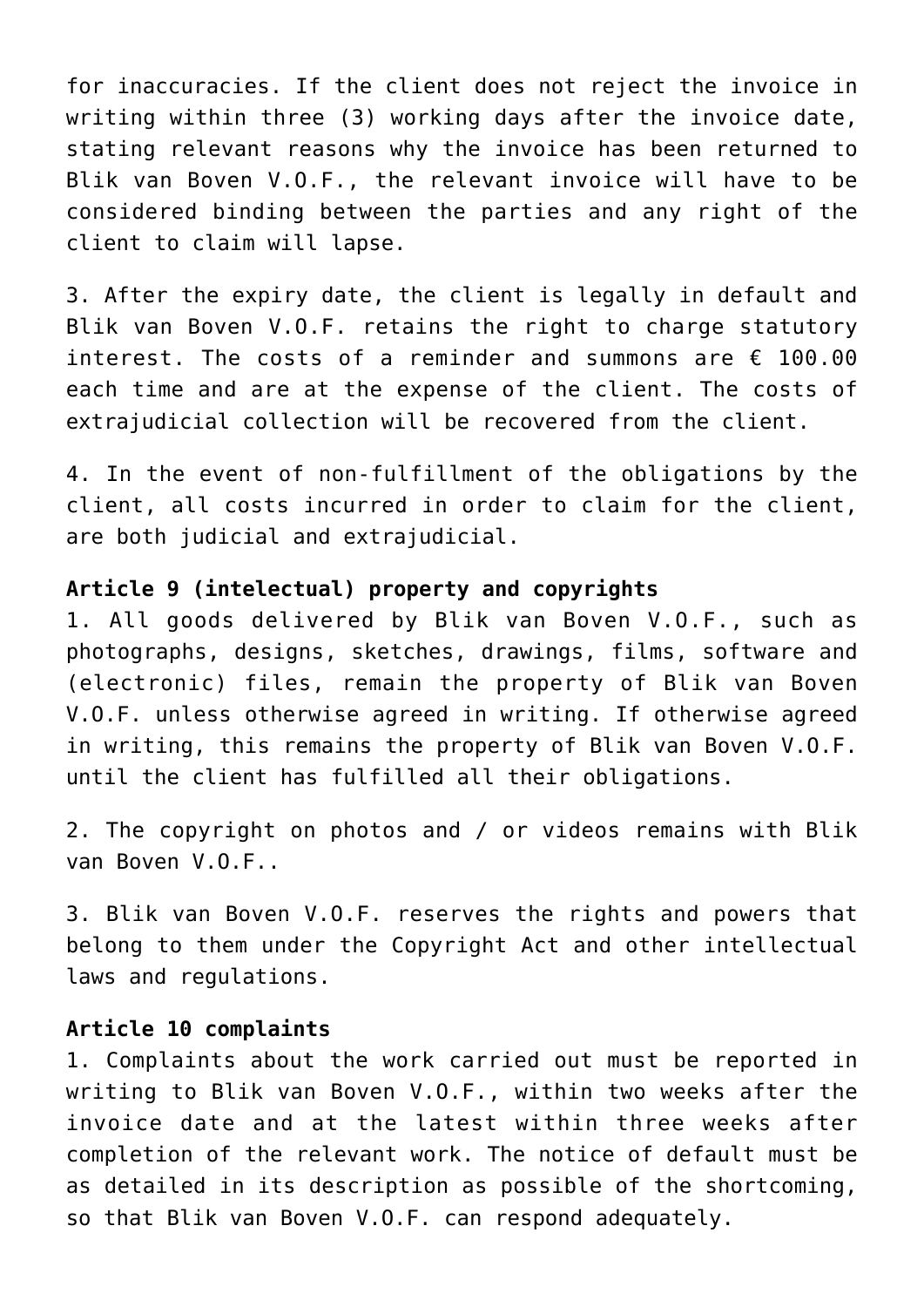2. If a complaint is justified, Blik van Boven V.O.F. will complete the work as agreed, unless this has become demonstrably useless.

3. If the performance of the agreed work is no longer possible or useful, Blik van Boven V.O.F. is liable, within the limits of Article 12 Liability.

### **Article 11 suspension and dissulution**

1. Blik van Boven V.O.F. is entitled to suspend the fulfillment of the obligations or to dissolve the agreement if the client does not fully, partially or not in a timely fashion, fulfill the obligations from the agreement, after the conclusion of the agreement when Blik van Boven V.O.F. comes to the knowledge of circumstances and gives good grounds to fear that the client will not fulfill the obligations, and if the client at the conclusion of the agreement has been requested to provide security for the fulfillment of their obligations under the agreement and this security is not provided or is insufficient or if due to the delay on the part of the client, Blik van Boven V.O.F. no longer may be required to comply with the agreement under the originally agreed conditions.

2. Furthermore, Blik van Boven V.O.F. is authorized to dissolve the agreement if circumstances arise which are of such nature that fulfillment of the agreement is impossible or if circumstances arise which are of such nature that the unaltered maintenance of the agreement cannot reasonably be required by Blik van Boven V.O.F. If the agreement is dissolved, the claims of Blik van Boven V.O.F. to the client are immediately due and payable. If Blik van Boven V.O.F. suspends the performance of the obligations, they retain their rights under the law and agreement.

3. If Blik van Boven V.O.F. suspends or dissolves, they are in no way liable for compensation of damage and costs that arise in any way.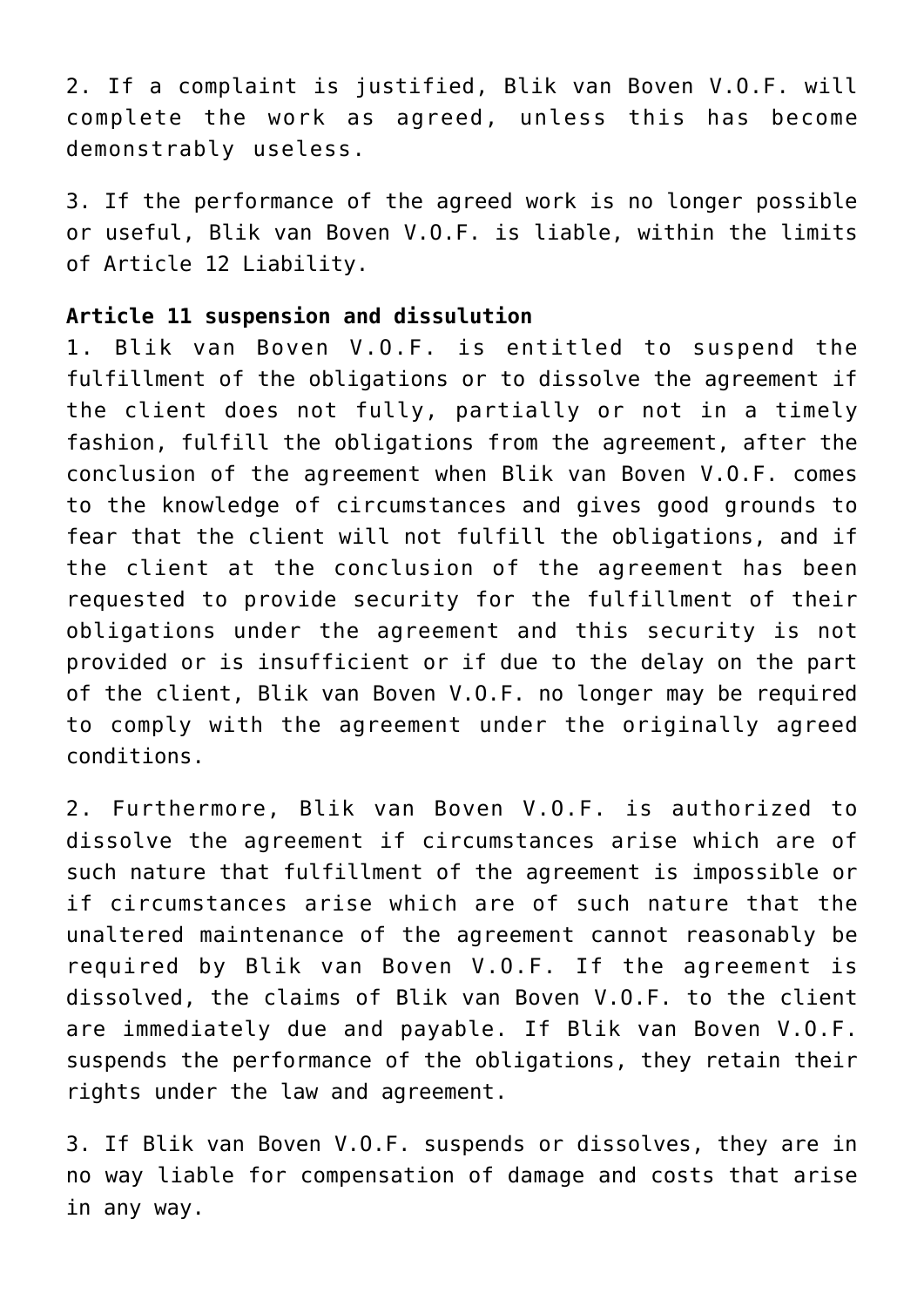4. If the dissolution is attributable to the client, Blik van Boven V.O.F. is entitled to compensation for the damage, including the costs, which occurred directly and indirectly.

5. If the client does not fulfill their obligations of the agreement and this non-fulfillment justifies dissolution, then Blik van Boven V.O.F. is entitled to terminate the agreement immediately and with immediate effect without any obligation on its part to pay any compensation or damage, while the client is obliged to pay compensation or indemnify, due to breach of contract.

#### **Article 12 liability**

1. Blik van Boven V.O.F. is not liable for damage, of whatever nature, caused by Blik van Boven V.O.F. when this is based on inaccurate and / or incomplete information provided by or on behalf of the client.

2. Blik van Boven V.O.F. is only liable for direct damage. Blik van Boven V.O.F. is never liable for indirect damage, including consequential damages, lost profits, missed savings and damage due to business stagnation.

3. If Blik van Boven V.O.F. is liable for direct damage, then this liability is limited to a maximum of the total price of the quotation and in any case the amount of the costs incurred by the insurer of Blik van Boven V.O.F. and if applicable, the benefit will be provided.

4. The limitations of liability mentioned in this article do not apply if the damage is due to intent or gross negligence of Blik van Boven V.O.F. or their supervising subordinates.

#### **Article 13 Confidentiality**

1. Both parties are obliged to keep confidential information that they have received for the assignment confidential. Information is considered confidential if this has been indicated by the other party or if this appears from the (type of) information.